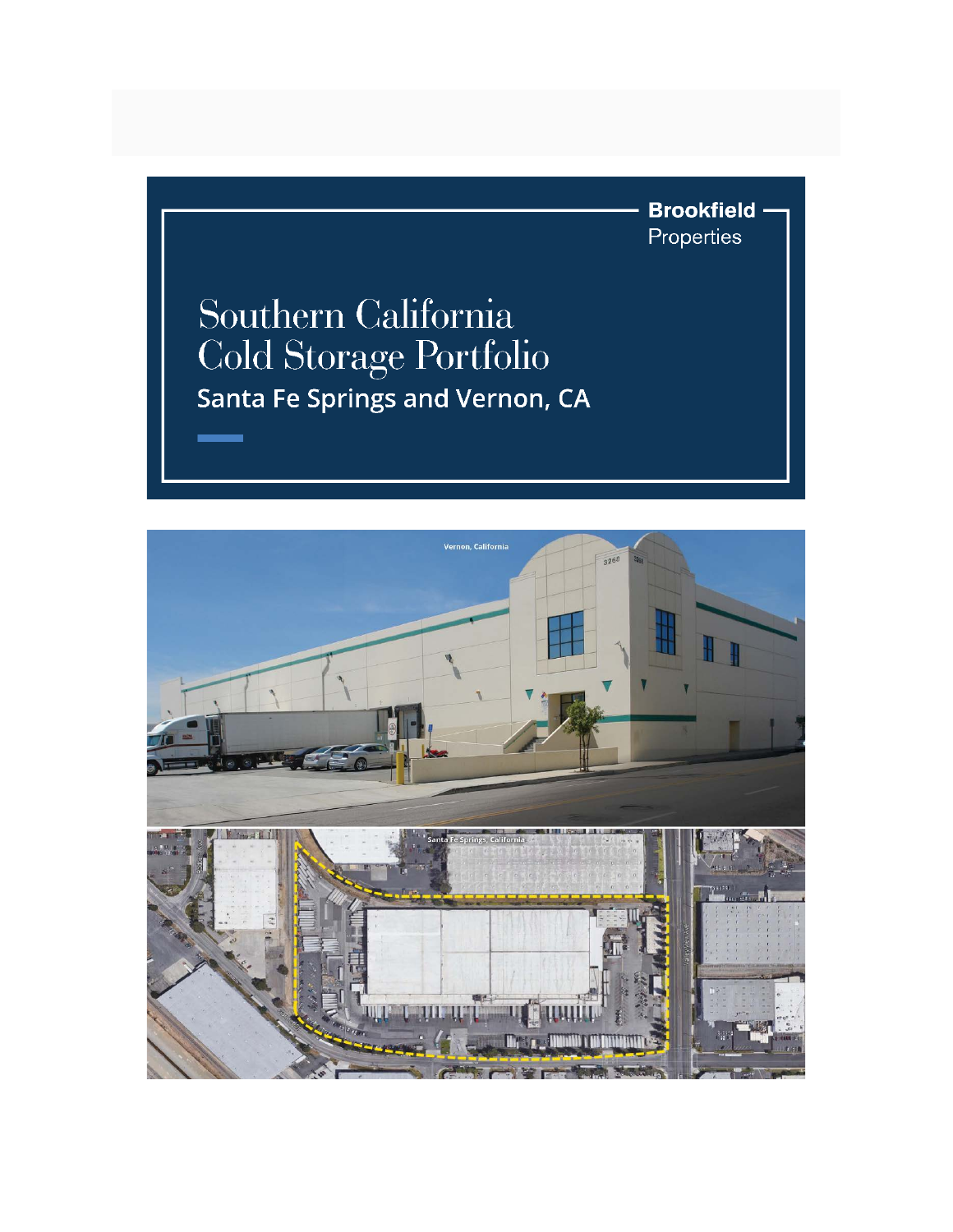We are pleased to announce the addition of two cold storage buildings in Brookfield Properties' target Global Gateway market of Los Angeles. Located in Santa Fe Springs, the larger facility is approximately 300,000 square fee and offers freezer / cooler space, ample dock-high loading, and a large, secured yard allowing for excess trailer parking. The second building is approximately 33,000 square feet and is a unique market offering in Vernon, CA as it sits in the heart of the produce district with 100% cooler space, 32' clear heights, dock-high loading, and a secured yard. The Vernon property is currently available for lease.

"Our team continues to focus on the aggregation of cold storage buildings across the U.S. The demand for this product has rapidly grown and will continue to outpace supply given the lack of modern facilities available and high barriers to speculative development."

- Paul Jones, VP of Investments